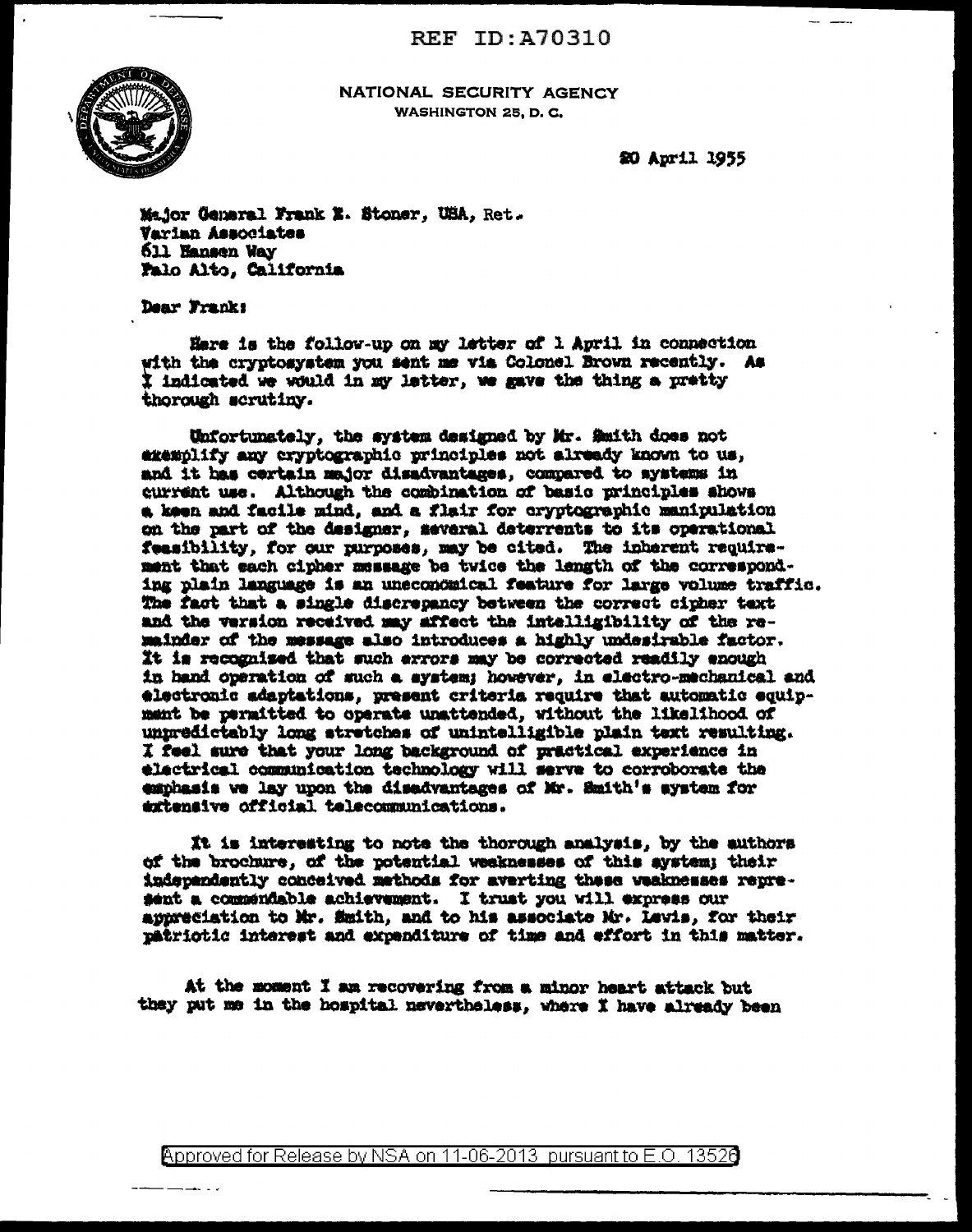## **REF ID:A70310**

t.

for over two weeks. However, I'm making good progress and should be sut of here in a couple of hundred years -- at least it will seem that long.

Mincerely,

WILLIAM F. FRIEDMAN Special Assistant